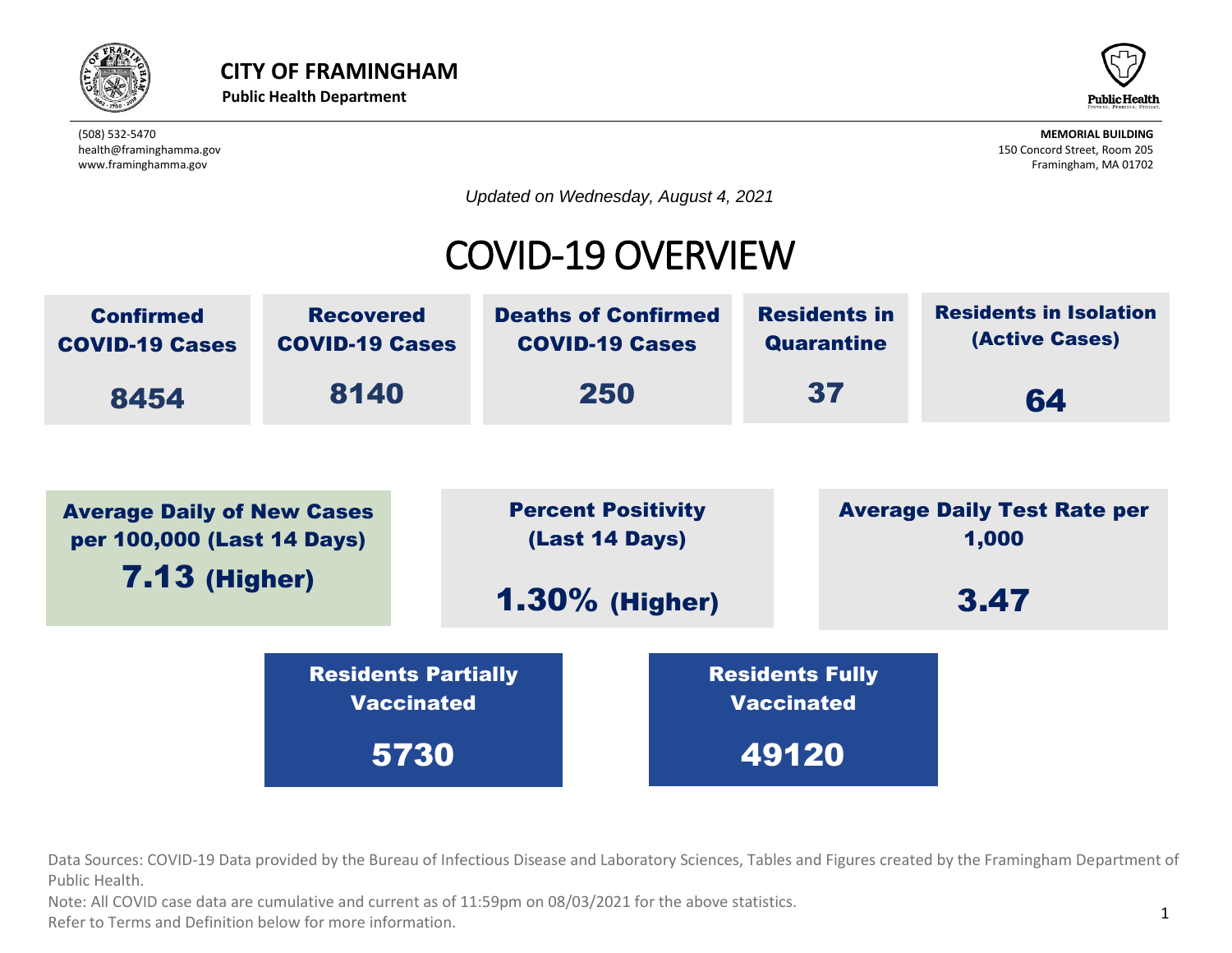





#### *Updated on Wednesday, August 4, 2021*

This data analysis provides more information about Framingham residents who have received positive COVID-19 test results and the number of vaccine doses administered. Please note that negative test results are not reported. This data analysis is intended to help us better understand the situation at the current time, and guide efforts to mitigate further disease transmission. This analysis is not a predictor of future trends. It will be updated weekly as new data is available.

#### **Terms and Definitions:**

- 1. Average Daily Incidence Rate per 100, 000 Color Calculations: **Gray:** Less than or equal to 15 total cases in the last 14 days; **Green:** Average daily new confirmed case rate over the last 14 days: <10 cases per 100,000 population AND >15 total cases; **Yellow:** Average daily new confirmed case rate over the last 14 days: >10 cases per 100,000 population OR > 4% positivity rate; **Red:** Average daily new confirmed case rate over the last 14 days: > 10 cases per 100,000 population AND > 4% positivity rate.
- 2. Last 14 days = 07/20/2021 to 08/03/2021
- 3. Change in percent positivity of all PCR tests conducted on Framingham residents compared to the previous week's (07/28/2021) report. This is based on total PCR molecular tests performed as of 11:59pm on 7/27/2021.
- 4. Average number of tests per day taken by Framingham residents within the past 14 days, per 1,000 population. Past 14 days = 07/13/2021 to 07/27/2021. As a reference, the State's number is 4.04
- 5. Residents fully vaccinated: An individual is counted as fully vaccinated if they have received the number of doses required to complete the COVID-19 vaccine series. This is measured as the total number of 2nd doses of Moderna and Pfizer administered and reported plus the total number of Janssen/Johnson & Johnson doses administered and reported.
- 6. Partially vaccinated individuals: An individual is counted as partially vaccinated if they have received only the 1st dose of a two-dose vaccine (currently Moderna and Pfizer)
- 7. MIIS: Immunization data from most (but not all) providers in Massachusetts are reported into the Massachusetts Immunization Information System (MIIS) through direct messages from electronic health records or direct entry by users. Due to inputting and processing, it may take 24-48 hours or more for shipping or administration data to appear in MIIS. MIIS data are available for analysis one calendar day after they are reported to the MIIS. Data are current as of time of publication and may be subject to change in future publications as additional data are reported.
- 8. Information on race and ethnicity is collected and reported by laboratories, healthcare providers and local boards of health and may or may not reflect self-report by the individual case. If no information is provided by any reporter on a case's race or ethnicity, MDPH classifies it as missing. A classification of unknown indicates the reporter did not know the race and ethnicity of the individual, the individual refused to provide information or that the originating system does not capture the information. Other indicates multiple races or that the originating system does not capture the information.

<span id="page-1-0"></span>**Note:** COVID-19 testing is currently conducted by dozens of private labs, hospitals, and other partners and the Massachusetts Department of Public Health is working with these organizations and to improve data reporting by race and ethnicity, to better understand where, and on whom, the burden of illness is falling so the Commonwealth can respond more effectively. On 4/8, the Commissioner of Public Health issued an Order related to collecting complete demographic information for all confirmed and suspected COVID-19 patients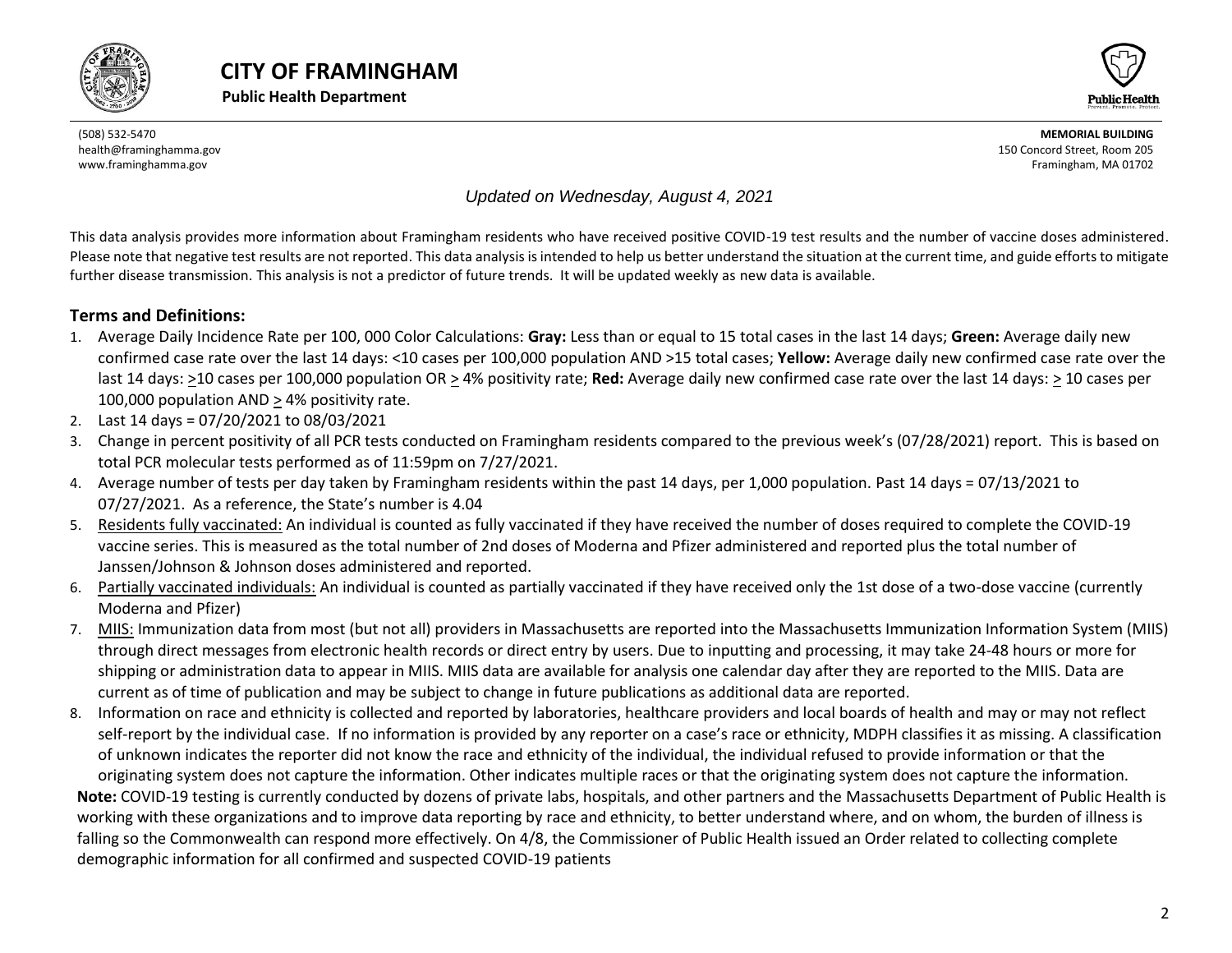



*Updated on Wednesday, August 4, 2021*

# Table of Contents

<span id="page-2-0"></span>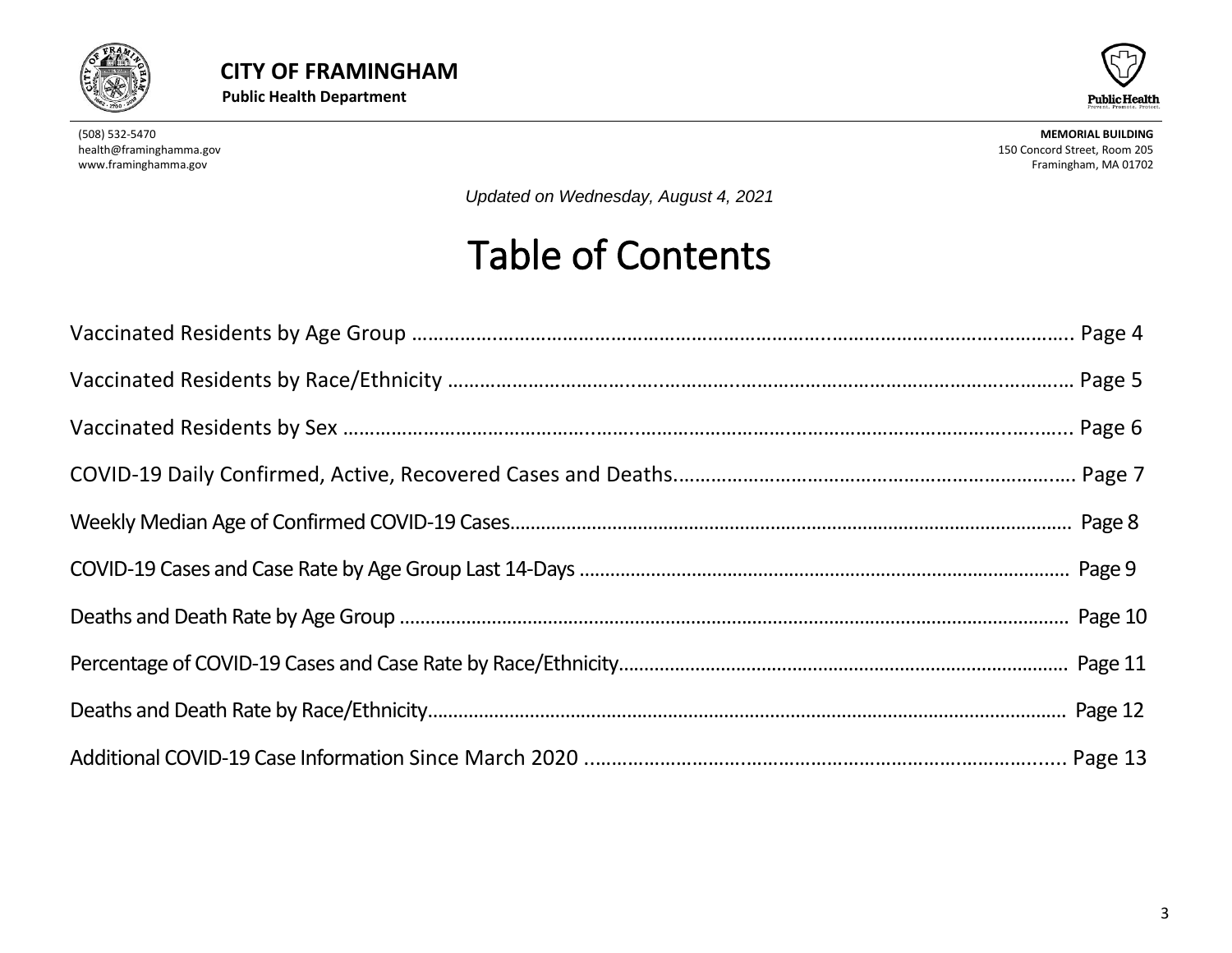



*Updated on Wednesday, August 4, 2021*

# Vaccinated Residents by Age Group



4 **[Back to Top](#page-1-0)** Data Sources: Data from MIIS as of 07/27/21. Data reflect doses administered and reported, including Janssen/Johnson & Johnson beginning on 03/05/2021. An individual is<br>counted as partially vaccinated if they have received Data Sources: Data from MIIS as of 07/27/21. Data reflect doses administered and reported, including Janssen/Johnson & Johnson beginning on 03/05/2021. An individual is have received the 2nd dose of Moderna or Pfizer or have received a dose of Janssen/Johnson & Johnson vaccine. These are mutually exclusive populations. Some individuals may receive a first or second dose of Moderna or Pfizer from a non-reporting provider and would not be included as fully vaccinated. Tables and Figures created by the Framingham Department of Public Health.

\*Age brackets updated to reflect the reporting of state vaccine data.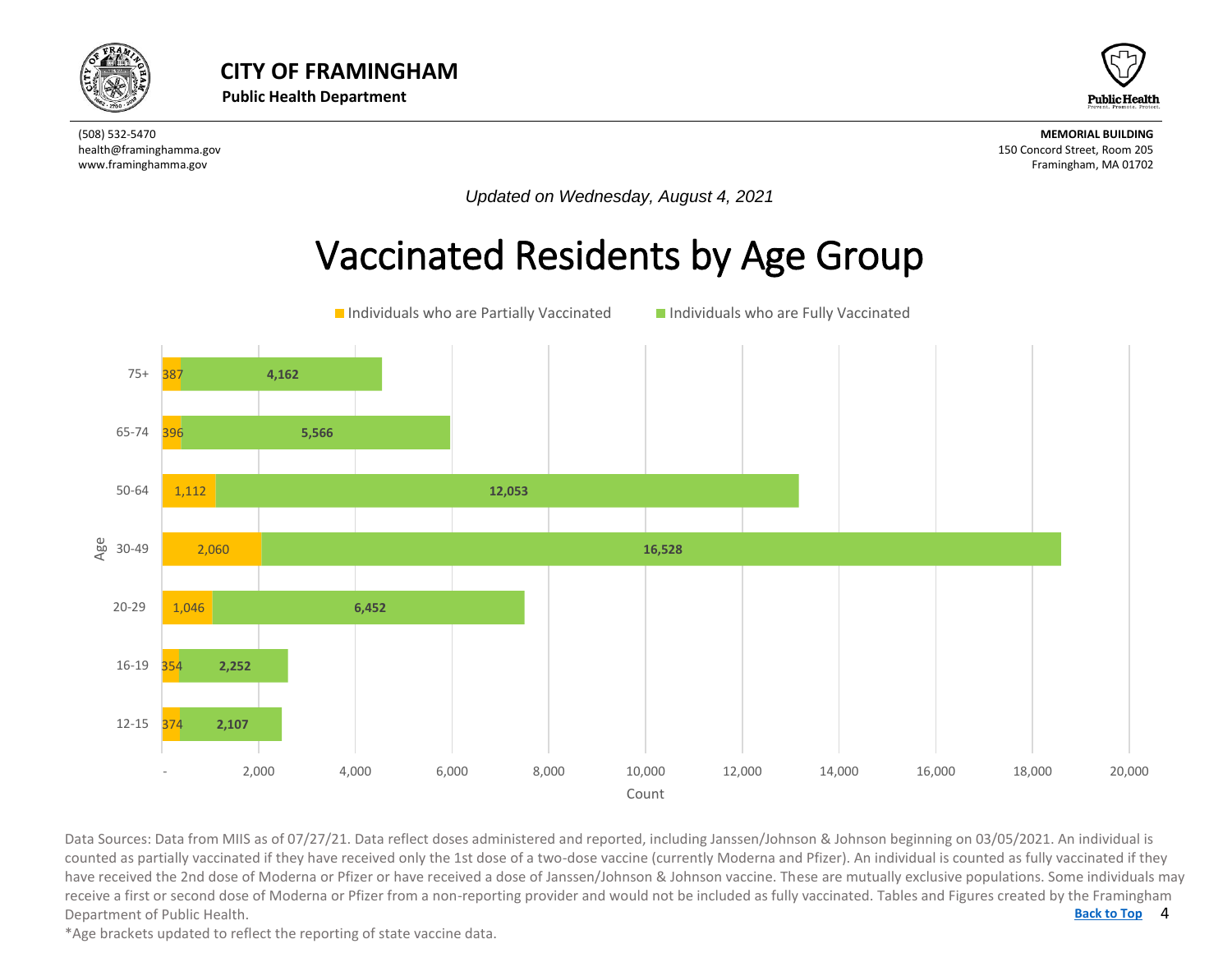<span id="page-4-0"></span>



*Updated on Wednesday, August 4, 2021*

### Vaccinated Residents by Race/Ethnicity





Data Sources: Data from MIIS as of 07/27/21. Data reflect doses administered and reported, including Janssen/Johnson & Johnson beginning on 03/05/2021. An individual is counted as partially vaccinated if they have received only the 1st dose of a two-dose vaccine (currently Moderna and Pfizer). An individual is counted as fully vaccinated if they have received the 2nd dose of Moderna or Pfizer or have received a dose of Janssen/Johnson & Johnson vaccine. These are mutually exclusive populations. Some individuals may receive a first or second dose of Moderna or Pfizer from a non-reporting provider and would not be included as fully vaccinated.

Unknown/Missing Includes responses that do not fit into the listed categories, nonresponses, "prefer not to say", and records from selected providers whose software does not allow them to collect race and ethnicity data. Tables and Figures created by the Framingham Department of Public Health.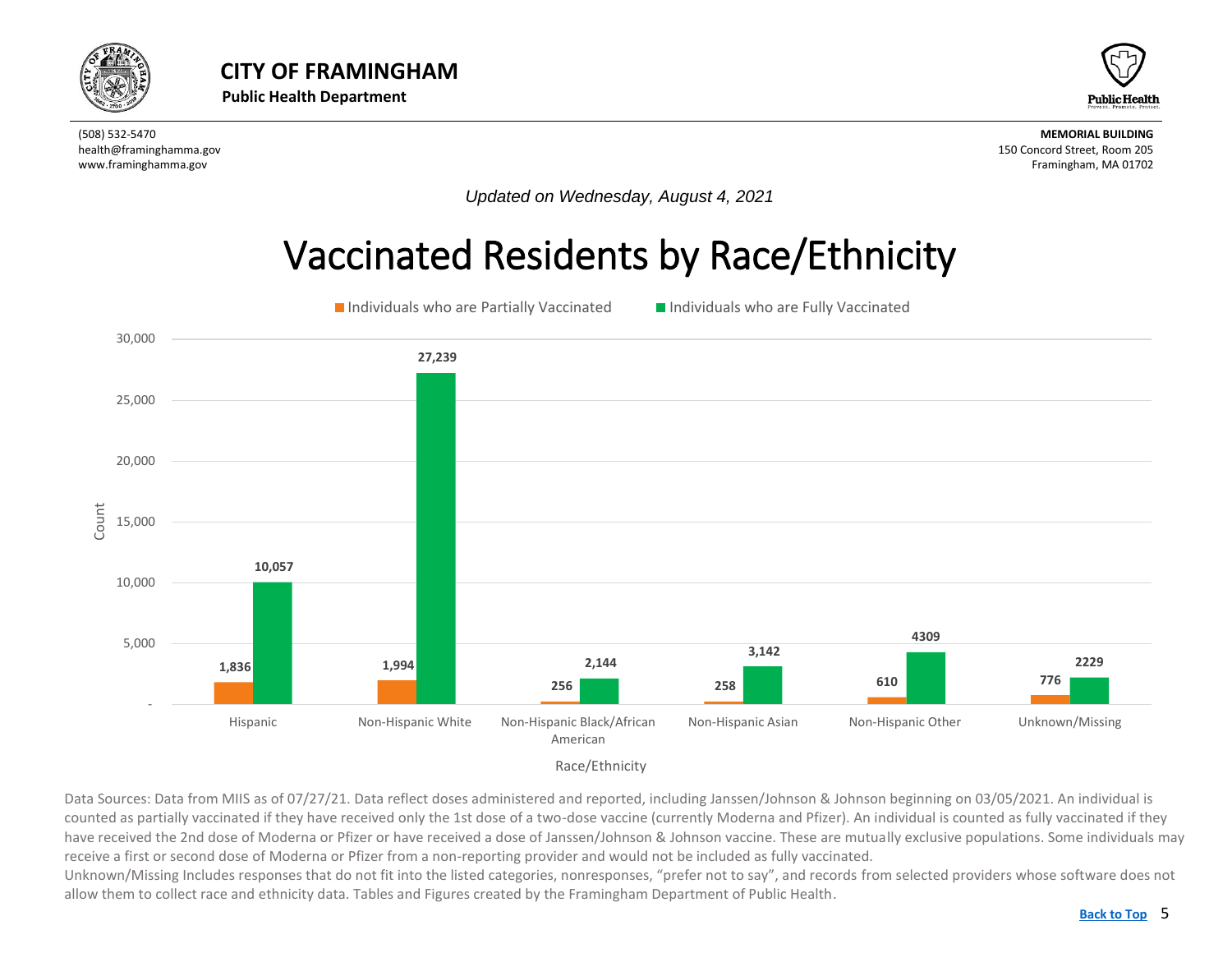



*Updated on Wednesday, August 4, 2021*

# Vaccinated Residents by Sex

<span id="page-5-0"></span>

Data Sources: Data from MIIS as of 07/27/21. Data reflect doses administered and reported, including Janssen/Johnson & Johnson beginning on 03/05/2021. An individual is counted as partially vaccinated if they have received only the 1st dose of a two-dose vaccine (currently Moderna and Pfizer). An individual is counted as fully vaccinated if they have received the 2nd dose of Moderna or Pfizer or have received a dose of Janssen/Johnson & Johnson vaccine. These are mutually exclusive populations. Some individuals may receive a first or second dose of Moderna or Pfizer from a non-reporting provider and would not be included as fully vaccinated.

Back to Top 6 Other includes unknown responses where sex was not reported or those that do not identify as male or female. Tables and Figures created by the Framingham Department of Public Health **[Back to Top](#page-1-0)**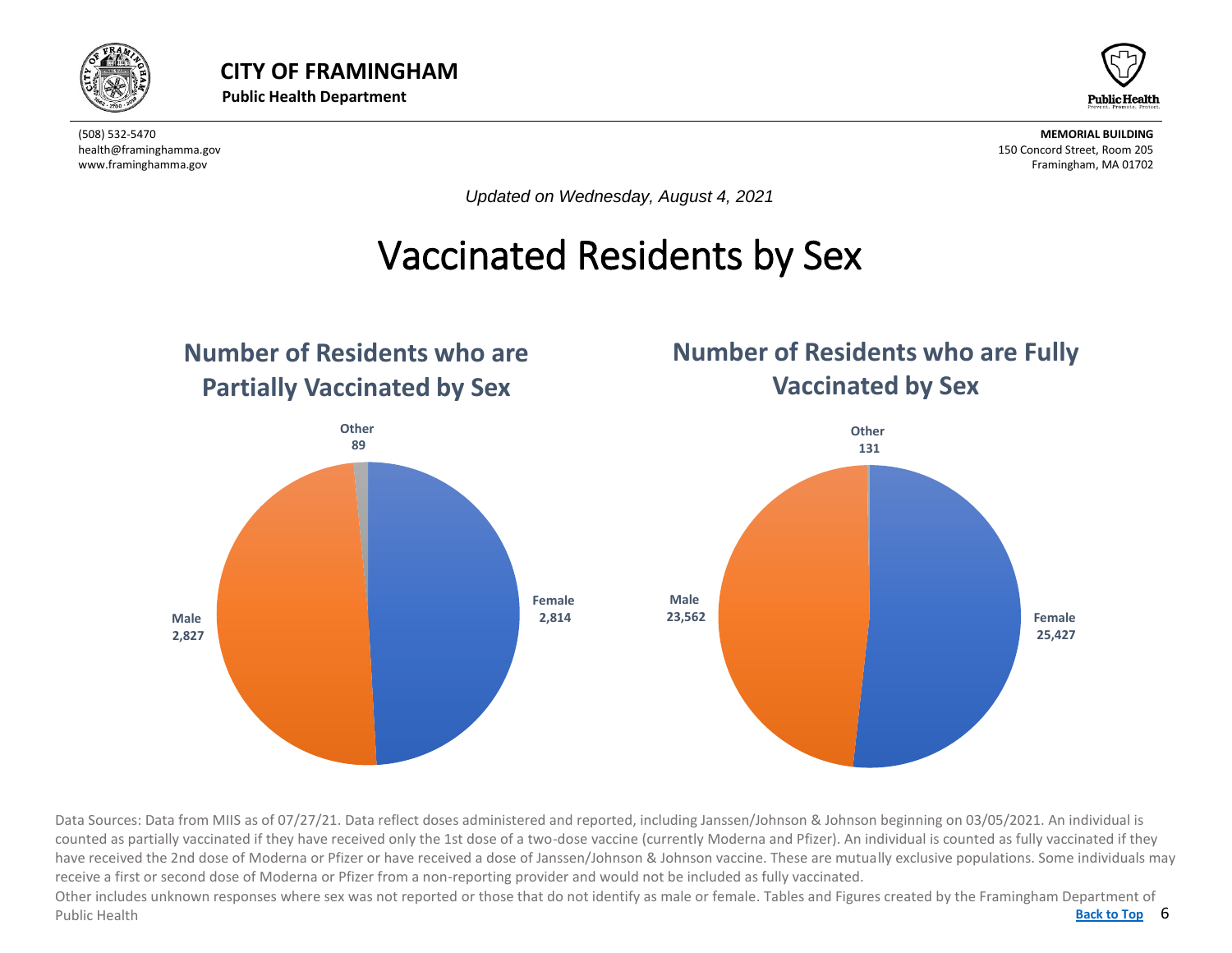<span id="page-6-0"></span>



*Updated on Wednesday, August 4, 2021*

# COVID-19 Daily Confirmed, Active, Recovered Cases and Deaths





Data Sources: COVID-19 Data provided by the Bureau of Infectious Disease and Laboratory Sciences; Tables and Figures created by the Framingham Department of Public Health.

\*Note: The COVID team is working in state data system to move lapsed or pending cases into correct status.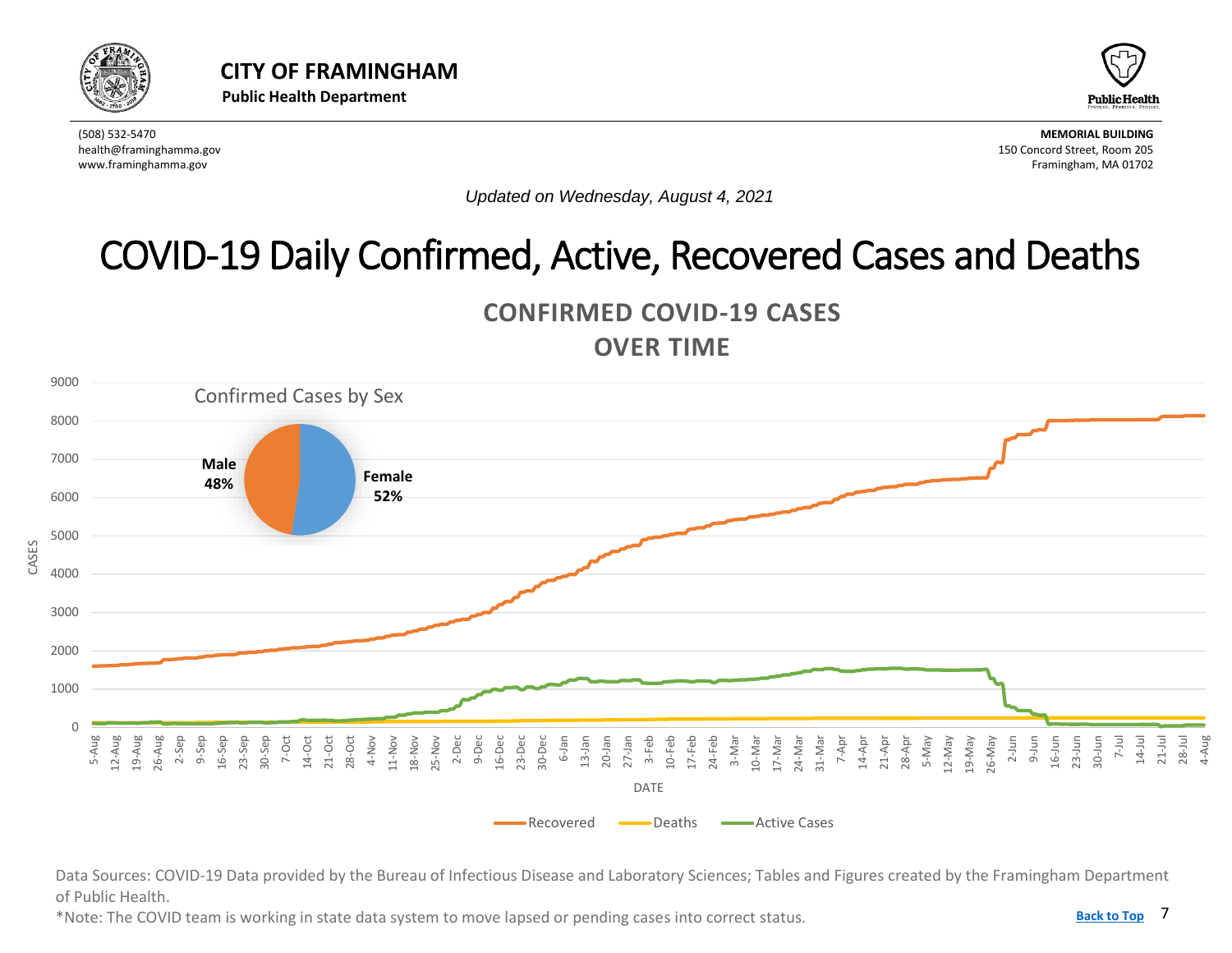<span id="page-7-0"></span>



*Updated on Wednesday, August 4, 2021*

# Weekly Median Age of Confirmed COVID-19 Cases



**WEEKLY MEDIAN AGE** 

Calculated as median age of new confirmed positive cases of residents of Framingham as reported by the MA Department of Public Health.<br>Data Sources: COVID-19 Data provided by the Bureau of Infectious Disease and Laboratory Calculated as median age of new confirmed positive cases of residents of Framingham as reported by the MA Department of Public Health. \*Note: The abrupt change in weekly median age is due to the low case count.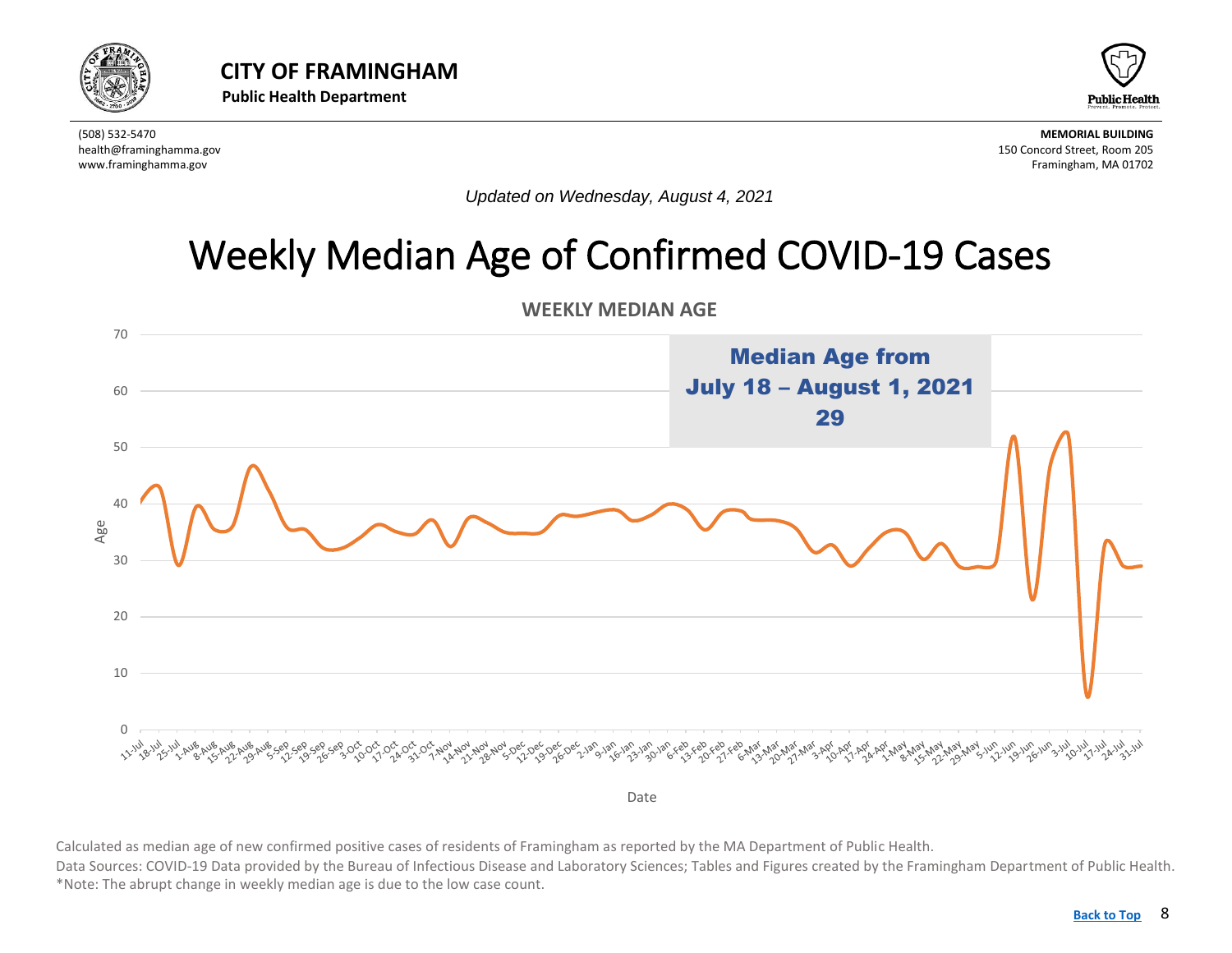<span id="page-8-0"></span>



*Updated on Wednesday, August 4, 2021*

#### COVID-19 Cases by Age Group Last 14-Days



Data Sources: COVID-19 Data provided by the Bureau of Infectious Disease and Laboratory Sciences, U.S. Census Bureau: Age Population Estimates 2010-2019, version 2019; Tables and Figures created by the Framingham Department of Public Health.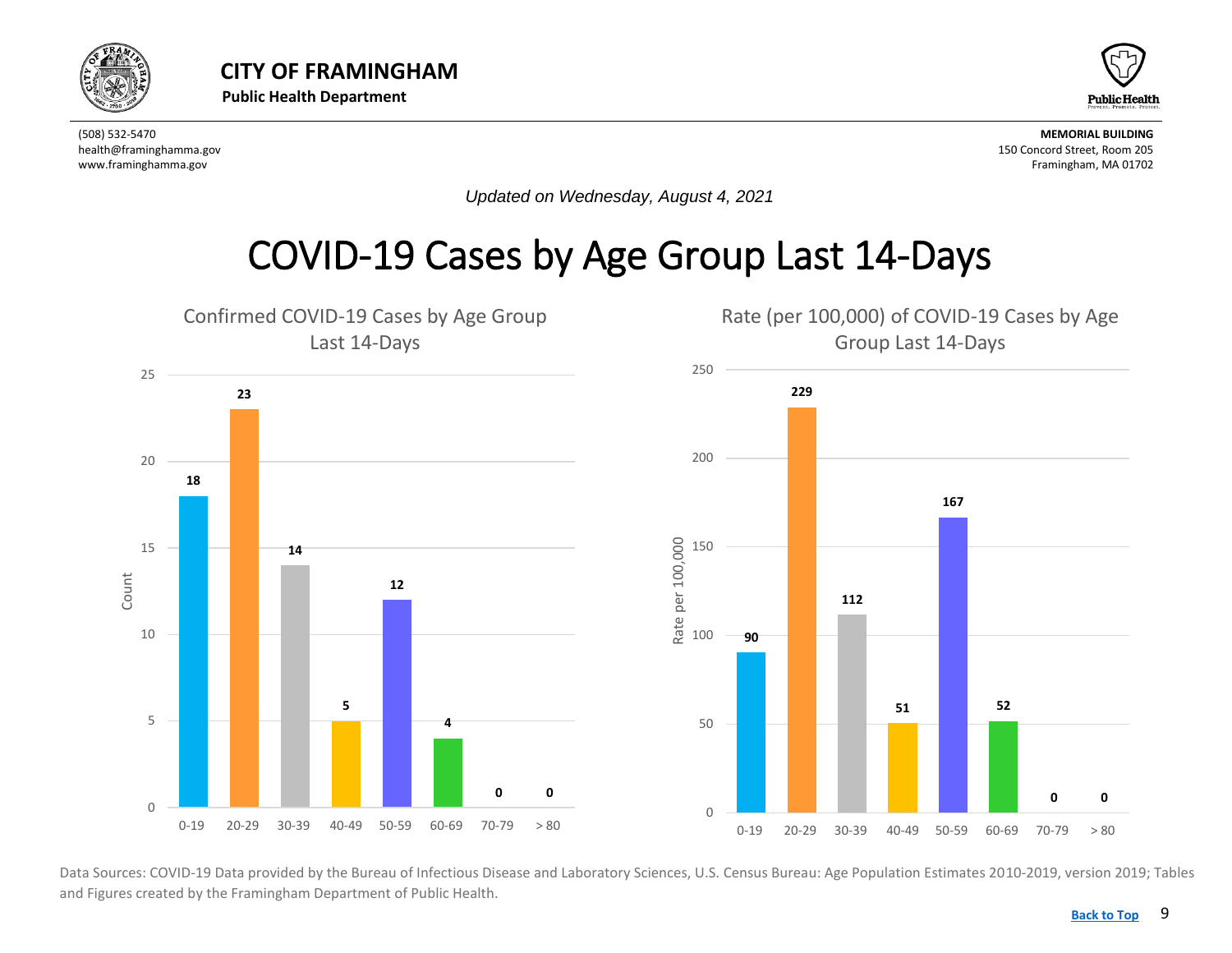<span id="page-9-0"></span>



*Updated on Wednesday, August 4, 2021*

### Deaths and Death Rate by Age Group



Data Sources: COVID-19 Data provided by the Bureau of Infectious Disease and Laboratory Sciences and U.S. Census Bureau: Age Population Estimates 2010-2019, version 2019; Tables and Figures created by the Framingham Department of Public Health.

\* Median Age of Death in Confirmed COVID-19 Cases from March 1, 2020 to August 3, 2021 in Community Setting only.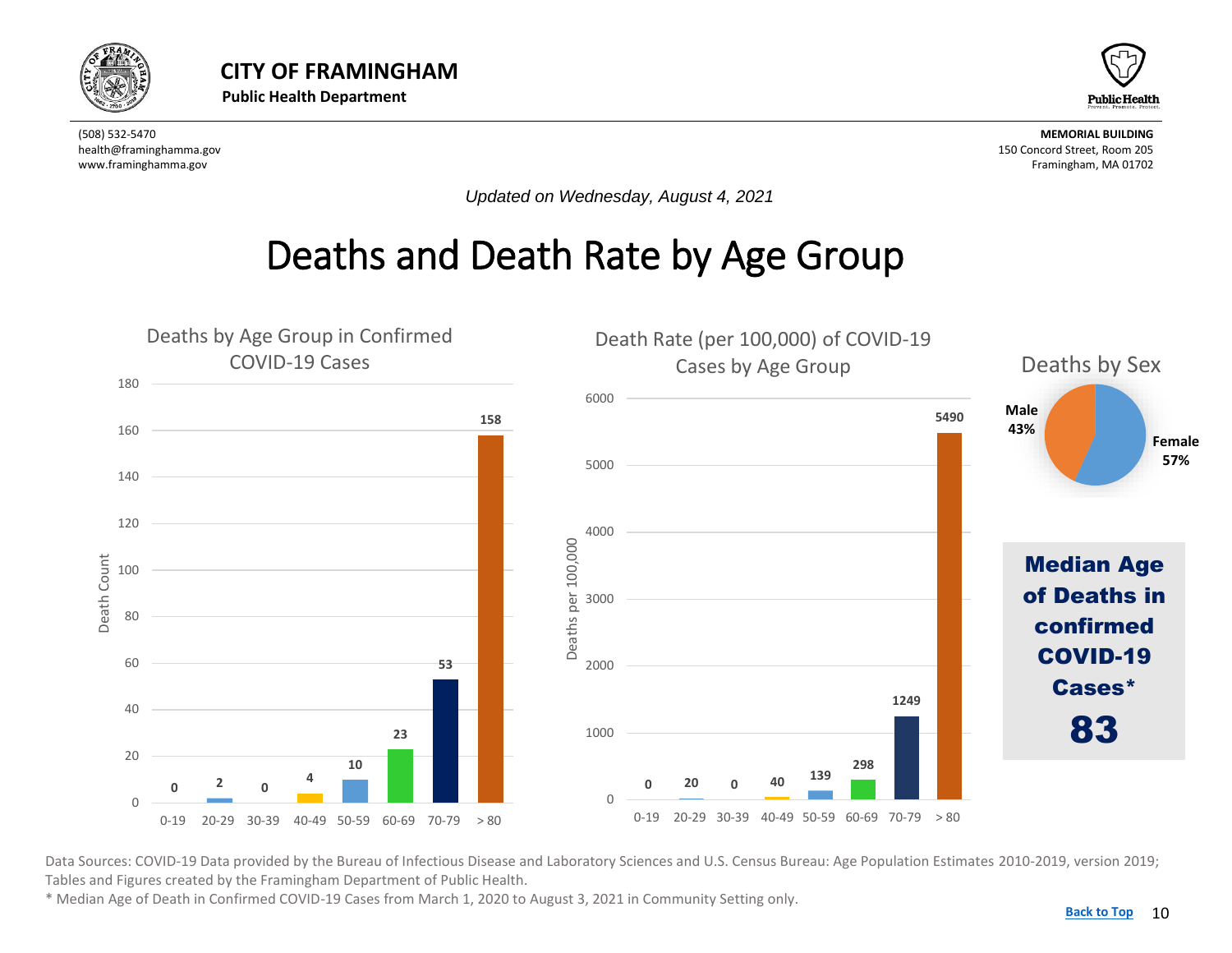<span id="page-10-0"></span>



*Updated on Wednesday, August 4, 2021*

#### Percentage of COVID-19 Cases and Case Rate by Race/Ethnicity

#### **Percentage of Total Population and Percent of Cases by Race/Ethnicity**



- Non-Hispanic White represent 58% of the City of Framingham population however they comprise less than half of the proportion of COVID 19 cases at 30%.
- Hispanics represent 17% of the City of Framingham population but comprise more than 2x that proportion of COVID 19 cases at 43%.
- Disparity between Whites and non-white populations would be even higher except many residents of Brazilian descent describe themselves as white.

28377 30000 25000 per 100,000 20000 Rate per 100,000 15000 10716 Rate 9293 10000 5841 6294 5000 0  $\Omega$ **Hispanic Non-Hispanic Non-Hispanic Non-Hispanic Non-Hispanic Unknown/ White Black/African Asian Other Missing American**

- The highest rates of positive cases are among Hispanics, Non-Hispanic Other and Non-Hispanics Asian.
- Disparity between Whites and non-white populations would be even higher except many residents of Brazilian descent describe themselves as white.

Data Sources: COVID-19 Data provided by the Bureau of Infectious Disease and Laboratory Sciences; and U.S. Census Bureau: Race and Hispanic Origin Population Estimates 2010-2019, version 2019; Tables and Figures created by the Framingham Department of Public Health.

#### **Rate (per 100,000) of COVID-19 Cases by Race/Ethnicity**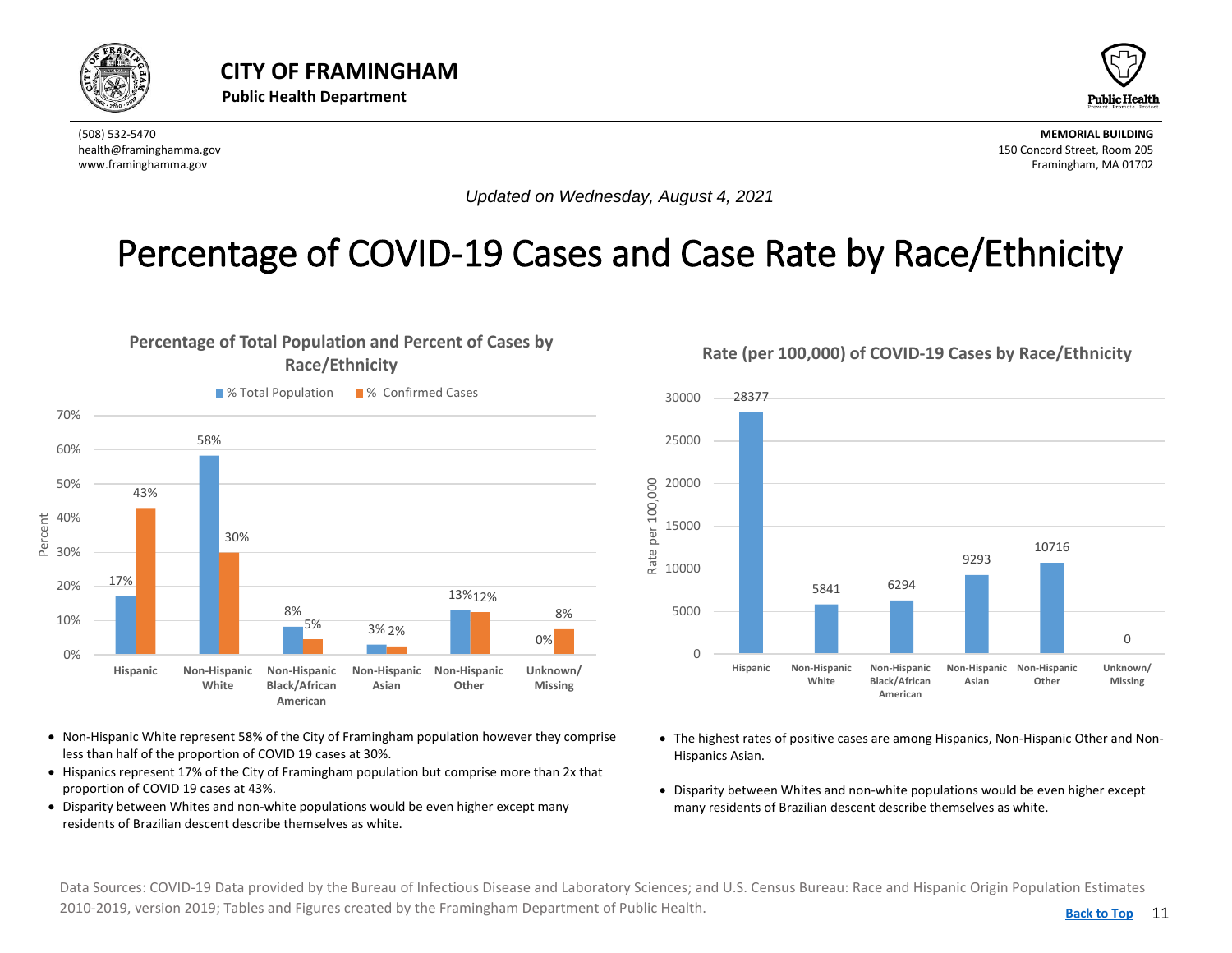<span id="page-11-0"></span>

•



(508) 532-5470 **MEMORIAL BUILDING** health@framinghamma.gov 150 Concord Street, Room 205 www.framinghamma.gov Framingham, MA 01702

*Updated on Wednesday, August 4, 2021*

# Deaths and Death Rate by Race/Ethnicity



- Count of Non-Hispanic White population is significantly higher than the other populations
- Disparity between Whites and non-White populations would be even higher since many residents of Brazilian descent describe themselves as white.
- The highest death rates of positive cases are among Hispanic, non-Hispanic White and non-Hispanic other.
- Disparity between Whites and non-White populations would be even higher since many residents of Brazilian descent describe themselves as white.

Data Sources: COVID-19 Data provided by the Bureau of Infectious Disease and Laboratory Sciences; Tables and Figures created by the Framingham Department of Public Health. **[Back to Top](#page-1-0)**